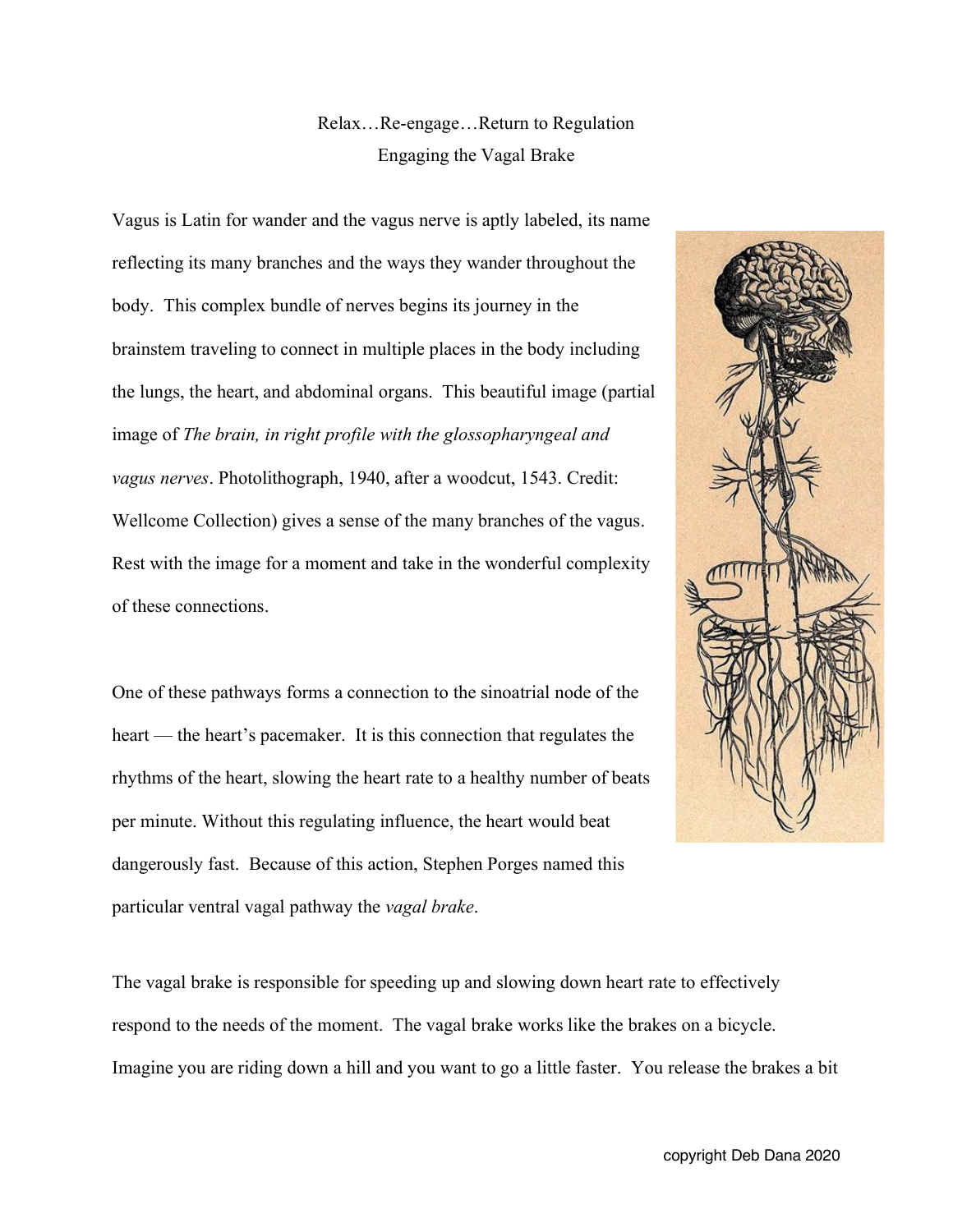and feel the wheels spin faster. Then, when you want to slow down again, you squeeze the brakes. The vagal pathway to your heart doesn't actually physically disconnect and reconnect the way the brakes on your bicycle do. Instead it becomes more active or less active, relaxing and re-engaging, through the use of electrical signals and neurotransmitters.

The vagal brake offers a way to efficiently engage the energy of the sympathetic nervous system while keeping the ventral vagal system online and in charge. As the vagal brake begins to relax, the energy flowing through that ventral pathway is reduced a bit and the sympathetic energy that is in the background begins to move into the foreground. Then as the vagal brake re-engages, the process is reversed, sympathetic moving to the background and ventral vagal returning to the foreground. This subtle pattern happens with every breath cycle. On each inhalation, the brake

relaxes just a bit allowing a slight speeding up of the heart and then re-engages on the exhalation to bring a return of the slower beat. The vagal brake is pictured in this image by the red pathway while the sympathetic input to the heart is pictured by the purple pathway. Take a moment and play with the image of these two pathways. Imagine the ebb and flow of energy in the red pathway that allows the energy in the purple pathway to emerge and fade. Relax, then re-engage, relax, then re-engage.

With the vagal brake relaxing but not fully releasing, we have access to a range of responses including feeling calm,



Download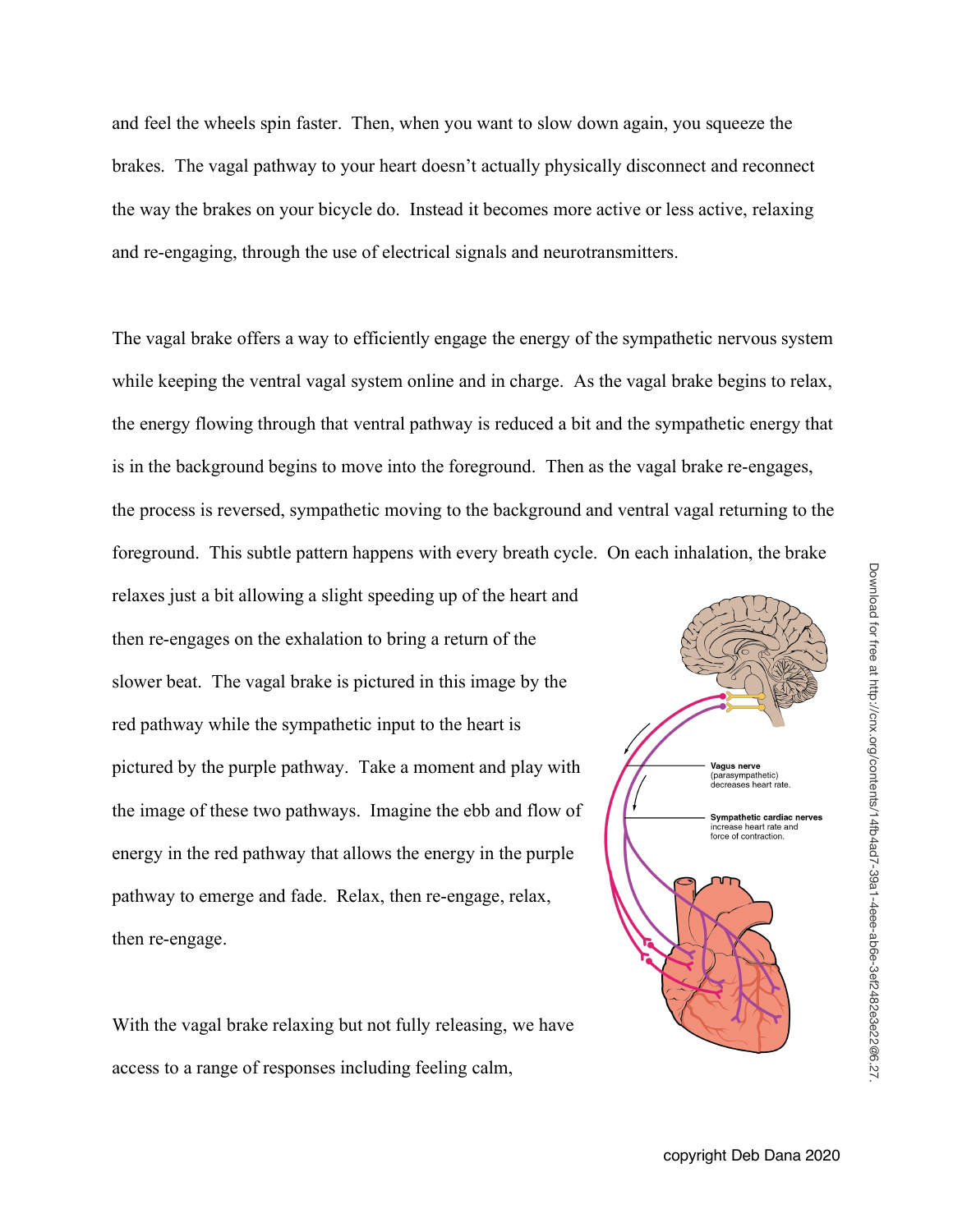engaged, joyful, excited, passionate, playful, attentive, alert, watchful, while still safely under the regulation of the ventral vagal system. The vagal brake allows us to rapidly engage and disengage, to quickly energize and calm in response to the demands of the moment. When working well, it brings flexibility to our responses and a sense of ease to transitions. Without an efficiently functioning vagal brake, we lose our anchor in the ventral vagal state of safety and connection and move into the sympathetic nervous system's protective states of fight and flight.

The vagal brake is an embodied system of regulation that we can intentionally access and exercise. Using movement and imagery we can experiment with engaging, relaxing, and reengaging the vagal brake and experience the ways this part of the ventral vagal system helps us safely navigate everyday challenges. With ongoing practice, we create more flexibility in our responses and feel the benefits of a resilient autonomic nervous system.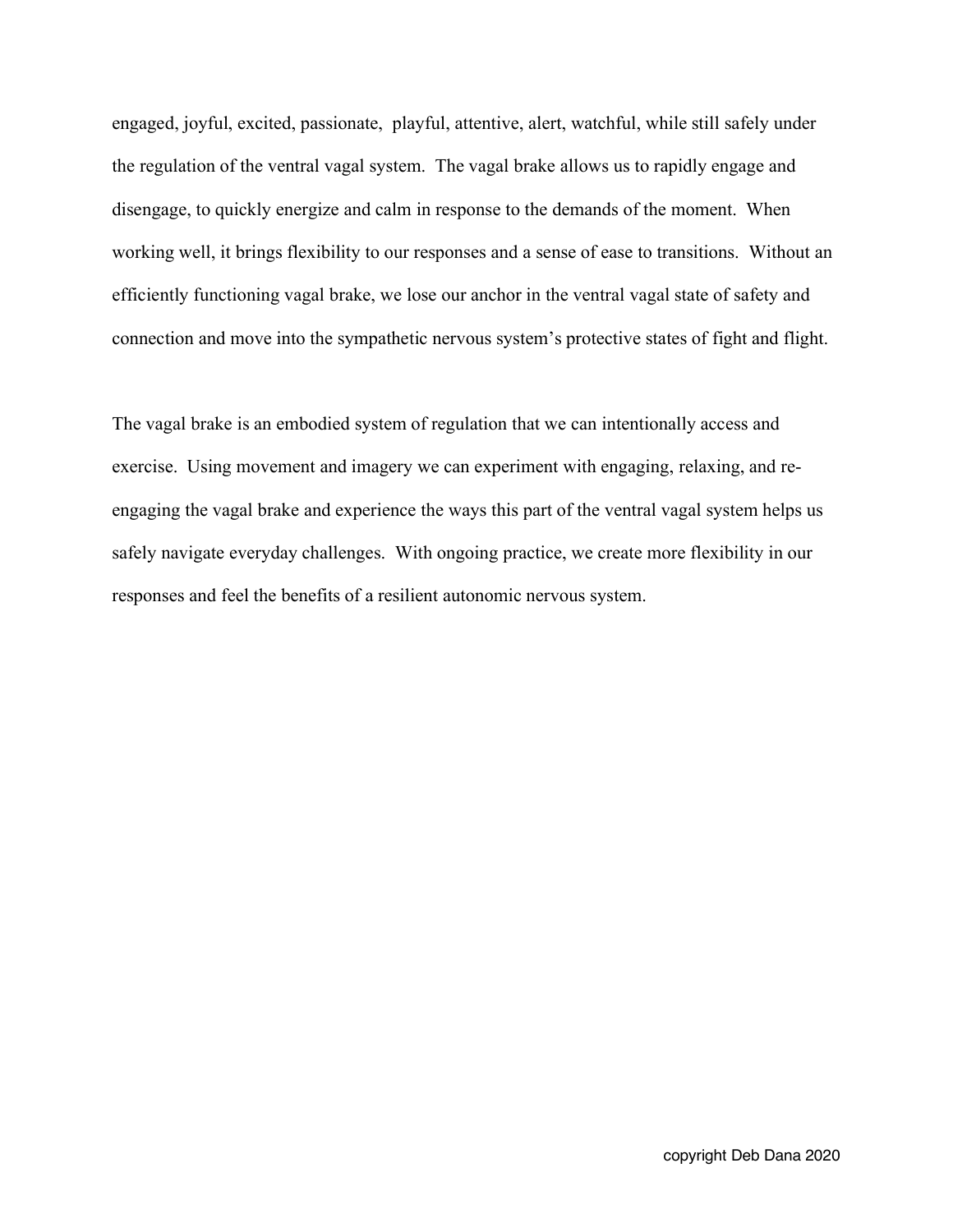Exercising the Vagal Brake

## Movement

• Stand with your feet slightly apart (either side by side or one foot in front of the other). Imagine one foot anchored in ventral and the other placed in your sympathetic system. Shift the balance back and forth between your feet and feel your vagal brake relaxing and re-engaging as the flow of sympathetic energy is regulated. Experiment with losing contact with ventral (lift your foot off the ground) and finding your way back (feel the ground under your foot again). Play with the edges of balance keeping just the toes of your ventral vagal foot in contact with the ground as you lean into your sympathetic system. Imagine moments when more sympathetic mobilizing energy is needed and experiment with adjusting the balance between your feet. Step into the amount of sympathetic energy you need and then step back into ventral as the moment is managed.

## Imagery

- Invite an image of your vagal brake that brings to life your sense of regulating the increase and decrease of energy in your ventral vagal pathways. Find an image that gives you the feeling of controlling the dimensions of something (e.g. bicycle brakes, a door, a bridge, a gate, a faucet, the dimmer switch on a light); something you can manipulate and measure the change. For some people a motion is their preferred representation and most of the time when using an image there is also a motion associated with the way the object is controlled. Let your imagination guide you.
- Once you've chosen an image/motion, use it to bring your attention to engaging, relaxing, and re-engaging the brake. See yourself as an active operator of your vagal brake shaping the rise and fall of energy. Bring the image/motion to life — see it, hear it,